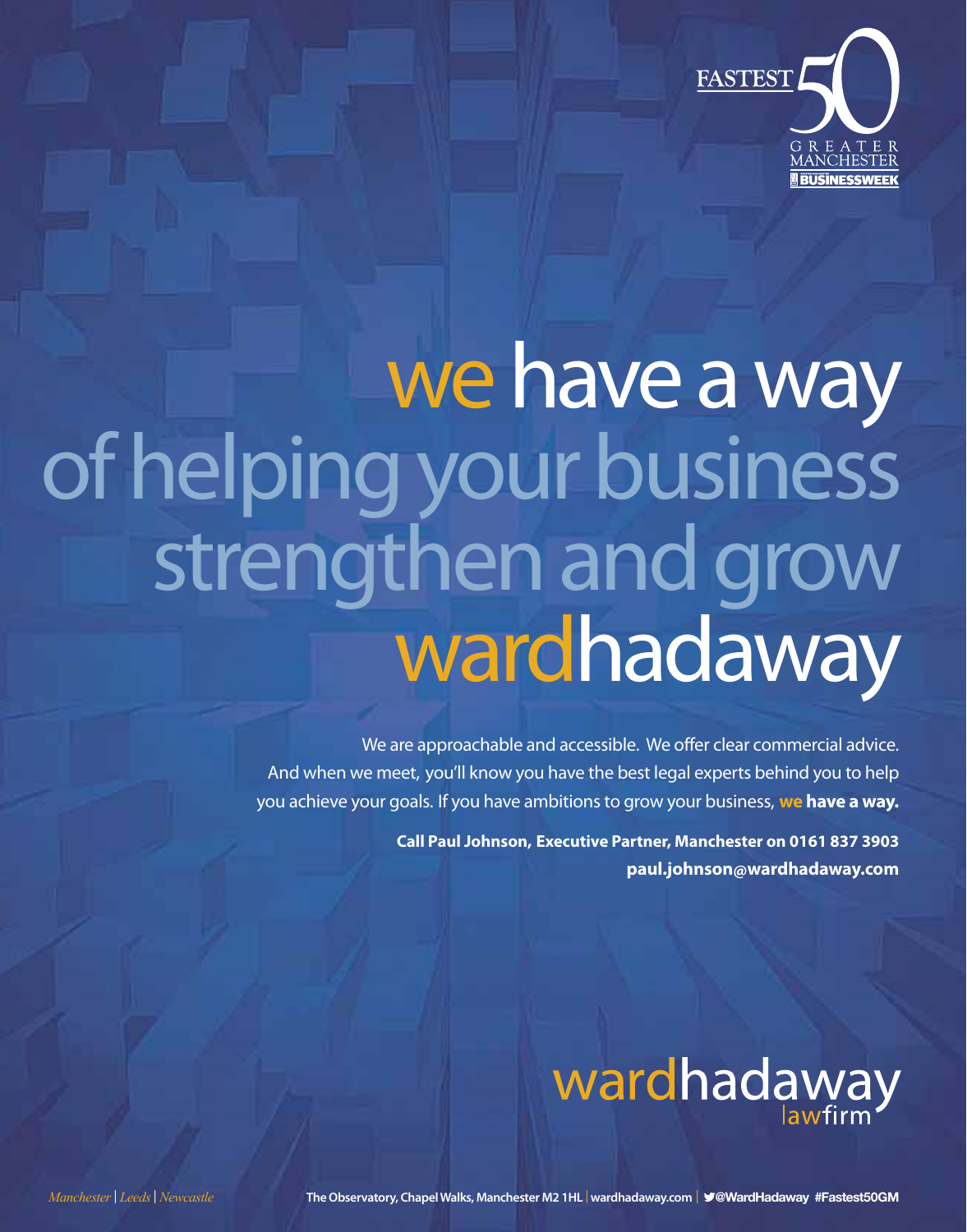

## Firms building their future

**The fastest growing businesses in the region were honoured at a special event. Shelina Begum and Lucy Roue report**

**Example 18 Deguint and Lucy Roue report**<br>
HE north west's fastest<br>
growing companies<br>
have been honoured.<br>
The Ward Hadaway<br>
Greater Manchester<br>
Fastest 50 2017<br>
highlighted the success growing companies have been honoured. The Ward Hadaway Greater Manchester Fastest 50 2017 highlighted the success

of the region's expanding firms.

The companies are all from the Greater Manchester Business Week's circulation area, which reaches across the north west, and have all seen their turnovers grow over the last three years whilst remaining profitable in each of those years.

The firms which were unveiled in the Fastest 50 A-Z list were invited to celebrate their achievements with business leaders at an event held at The Museum of Science and Industry in Manchester, where the overall winners of the Ward Hadaway Fastest 50 were revealed.

It was a double win for Eccleston Homes. The Warrington headquartered housebuilder won the fastest growing overall business and was also named as the fastest growing medium-sized business.

The company beat off stiff competition from Trak (Global Solutions), one of the world's largest providers of telematics solutions for the insurance, fleet, rental and automotive industries, which came in second, and LPW Technology, which develops, manufactures and supplies cutting-edge metal powder solutions for additive manufacturing and which came in third.

Manchester-based APAM, a UK real estate asset and investment manager, won the award for fastest growing small business.

The company pipped Converge TS, a cloud services provider to law firms across the UK, and Energy Gain UK, an accredited designer, supplier and installer of renewable energy systems.

Eldapoint, the Manchester-based shipping container manufacturer, took home the award for the fastest growing large business. The business edged out pub and restaurant group, The New World Trading Co, and energy JAMIE MARTIN, managing partner at Ward Hadaway

WELCOME to this special supplement on the Ward Hadaway Greater Manchester Fastest 50 Awards for 2017.

In much the same way as Friday's awards demonstrated the strength, breadth and vibrancy of the region's economy, so this supplement provides ample evidence of why Greater Manchester is a terrific place to do business.

Each of the 50 businesses included in this year's list of the fastest growing privately owned companies has its own compelling story of how it has taken on the challenges of today and succeeded in growing its turnover whilst remaining profitable. As anyone in

business will tell you, this is not an easy thing to

achieve so every company in this year's list deserves the plaudits it receives. Teamwork is often identified by the winners of the Ward Hadaway Greater Manchester Fastest 50 Awards as a key reason for their successes.

This is something which we at Ward Hadaway can readily attest to.

These awards, which have been going in Greater Manchester since 2014, are only possible thanks to a lot of hard work behind the scenes by our team at Ward Hadaway

specialist Edina UK, which came second and third respectively.

The Fastest 50 event also heard from Paul O'Halloran, managing director of MEN Media, and Paul Johnson, executive partner at Ward Hadaway in Manchester, organisers of the Fastest 50.

Johnson spoke about the contribution the Fastest 50 companies of 2017 are making to the region, which is seeing a number of changes thanks to new powers of devolution, a newly elected mayor, and a changing skyline, demonstrating the growth of the city region.

working with our partners at Greater Manchester Business Week and the Manchester Evening News.

Teamwork is also a vital component of our own day to day operations as a Northern law firm for national business serving a wide range of clients across this region and all over the country.

We aim to work in partnership with our clients, operating as a seamless team and using our expertise and experience in the legal

sector to help them achieve their goals and aspirations.

It is an approach which has served us well in the expansion of our operations from Newcastle to Leeds and to Manchester. Teamwork will

also be key when it comes to facing the challenges and opportunities which await us over the coming years. Recently

elected Greater Manchester Mayor

Andy Burnham has already talked of the importance of working in partnership with all parts of the region and all sectors of society to forge a post-devolution path forward.

Despite the disagreements which it still generates, the importance of getting the best for Britain from the Brexit negotiations should be something we all agree on.

And if we're looking for examples of the benefits of teamwork in action, we have 50 of those right here.

O'Halloran told guests: "The aim of the fastest 50 is to highlight the growing success of businesses in the region.

"Manchester, and the wider region, as many here will know, is a great place to start, build and grow a business.

"The success of businesses reflects the success of the city. The cranes are back. Buildings are shooting up. Metrolink's network is expanding.

"Every week we see the opening of new shops, bars and restaurants.

"The economy is looking healthier, with Greater Manchester receiving huge investment from the Middle East, China and around the world.

"As the city develops and shifts with the appointment of the new mayor and the revised role of the combined authority, we - the Manchester Evening News and Greater Manchester Business Week - more than ever want to be connected businesses as we drive our readership forward in both print and online.

Together we have an opportunity to shape a region on the verge of entering a new phase in terms of governance and become a true voice of business across the region."

Keynote speaker was Eamonn Boylan, the new CEO of Greater Manchester Combined Authority.

His role will see him work closely with Greater Manchester Mayor Andy Burnham at the GMCA to encourage regeneration and development and more control over local transport, including long-term government budget and bus franchising.

He told guests: "We are two weeks into our new political world since the election of Andy Burnham as mayor with 360,000 votes.

"The mayor has now arrived and announced what some of his key priorities will be. It's interesting that some of the areas of priority are where he has no statutory power at all.

"The first thing he said was that we need to sort out the problem of homelessness in Manchester, he is driving the agenda that you as city centre businesses know is a real issue and a real signifier of some of the failures in our public services.

"Elsewhere, we have to fix our skills system. The reality is that we know you as businesses struggle to recruit the people you want and need.

We have further education providers not doing the work we need to be done to drive our economy forwards and one of the biggest asks of government in the next phase of devolution will be to give us some genuine control and influence over the way in which further education works."

He added: "I think it's a great example of actually when you dig beneath the rhetoric of the Northern Powerhouse there is a reality there.

"There is the reality of an economic engine that in under performing which stretches from Liverpool to Manchester to Leeds to Sheffield and Newcastle.

"We really need to make certain that the next government, of whatever stripe, maintains commitment to drive the agenda for the north and the northern cities and that's really at the heart of where the mayor will be."

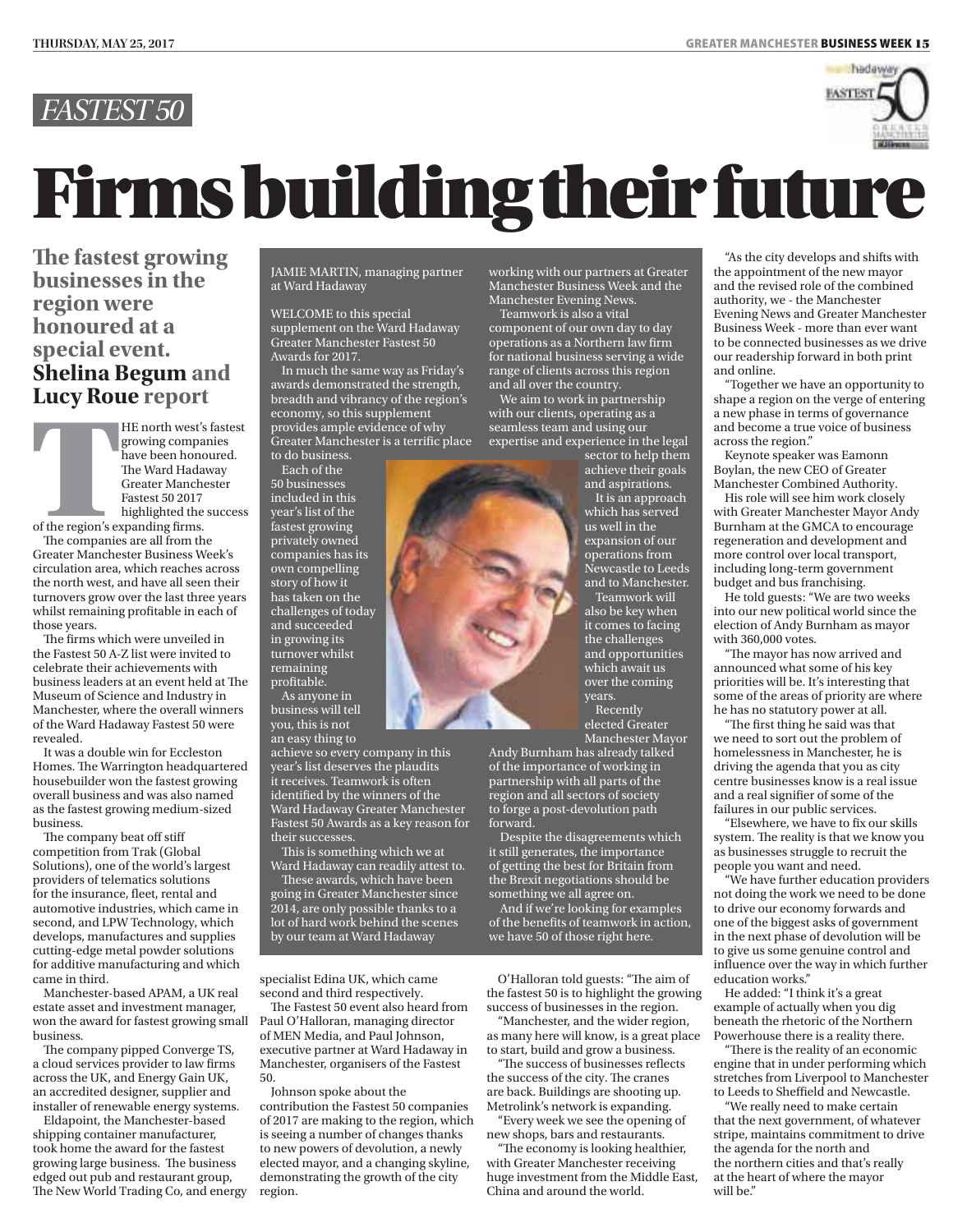# **Shelina Begum and Lucy Roue catch up**<br>with the winners of Ward Hadaway Greater

## **Shelina Begum and Lucy Roue catch up Manchester's Fastest 50 Awards**

### ECCLESTON HOMES

The Warrington-headquartered company was the triumphant winner in the Ward Hadaway Greater Manchester modern living. Fastest 50 Awards 2017.

The housebuilder won the award for fastest growing overall business and was also named as the fastest growing medium-sized business.

With over 70 years' house building experience, Eccleston Homes' directors launched the business in 2011 to create developments in desirable locations across towns and cities in the north west.

It currently has schemes in Worsley, Burnage, Tyldesley, Grimsargh, and Stubbins, with house prices starting from £150,000.

Turnover for 2015 was £7.6m and has grown to £11.7m with plans to grow revenues to £30m in the new two to three years.

Founder and managing director Kevin Marren said: "This award recognises the effort of our team over the last few years as they have helped to grow the company in such a short space of time.

"Our strategy has been to provide quality homes in desirable locations.

"With housebuilding there's no brand loyalty. But if you have the right product, in the right location and the right price, buyers will come."

Eccleston Homes achieved a Gold Award for Customer Satisfaction by In House independent surveys and prides itself on offering customerfocused service and a wide choice of home styles with high specification.

The company creates traditionallooking 'arts & crafts' style homes with contemporary interiors, designed for

### ELDAPOINT

Manchester-headquartered container manufacturer Eldapoint won the award for largest fastest growing business.

Formed in 1968, Eldapoint has shipping container depot facilities in most major UK ports and manufactures a wide range of structures including storage and shipping containers, modular equipment buildings and fire certified and blast-resistant units.

Finance director Andy Blount said they were proud to win and contributed the company's growth on being innovative in every aspect of its work.

Blount said: "When you want to stand out from the crowd, innovation plays a crucial role in growth and development and it's why we have seen Eldapoint continue to go from strength to strength.

"Winning a number of major contracts has also helped with that. Last October we won a major deal with Peel Ports following a tender process and that was a major coup for us," he added.

Eldapoint, which is backed by corporate financier Amin Amiri of A2E, has sites in Felixstowe, Scotland, Southampton and Tilbury. Turnover is currently £20m.

APAM

Winners of the small business



category APAM were delighted with their victory. The UK real estate asset and investment manager has offices in Manchester and London, with a Trafford Park HQ.

**Eldapoint**



It has invested over £730m into UK investment opportunities on behalf of its joint venture partners and has over £2bn worth of assets under management and/or sold.

Lifting the award were director Alex Russell, senior asset manager Peter Owen and financial controller John Slater.

Having set up six years ago APAM manage a number of assets for private investors and banks solely in the UK market.

Clients include investment advisor Varde, Patron and Britannia Investment.

Asked how they have grown so quickly, Owen said: "I think we have responded to a number of different economic changes.

"Initially we spent a lot of time with the banks and building relationships with investors. We then spoke to oversea investors to promote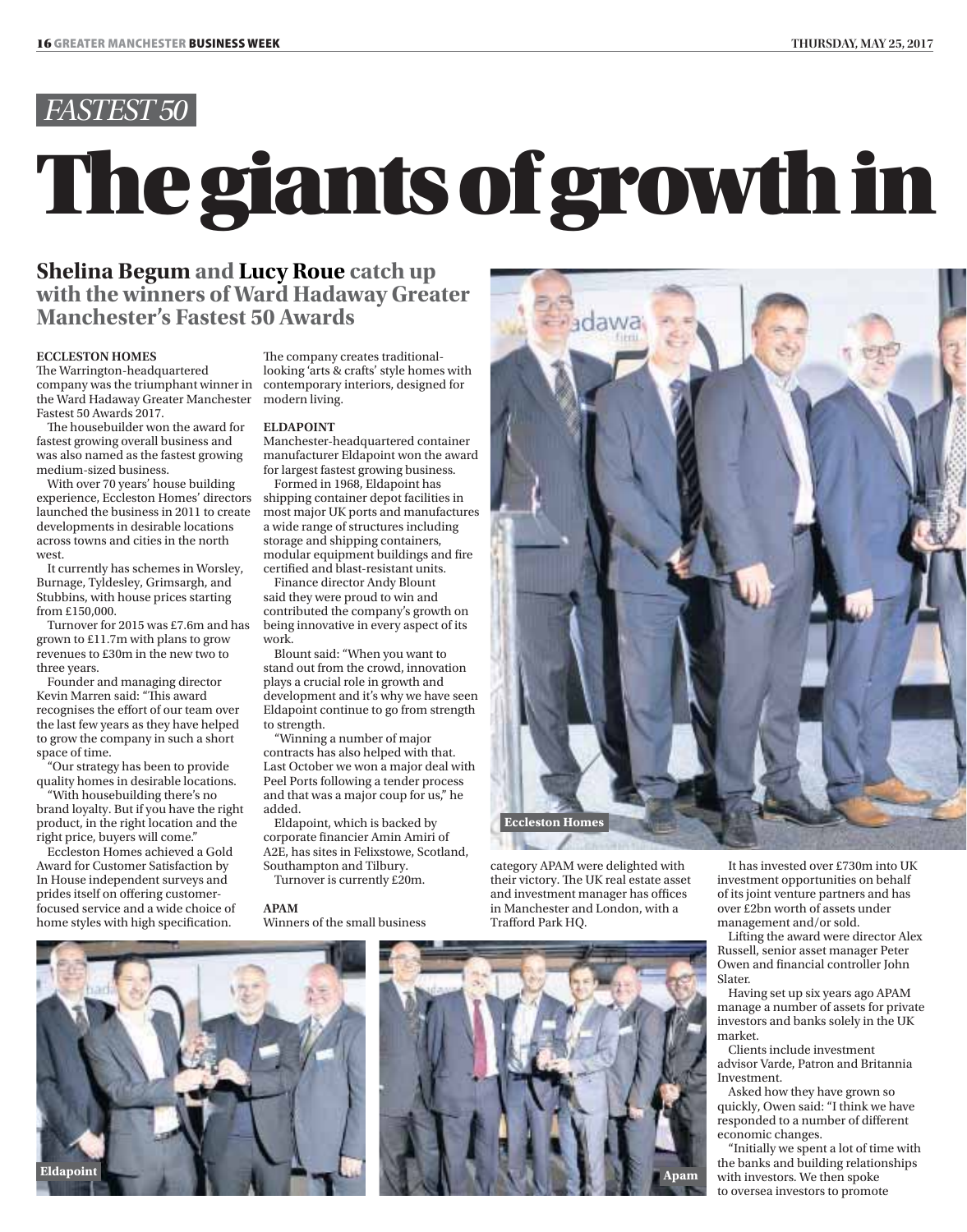

## 2017



Manchester as a wider region.

"It is very popular as a destination at the moment which makes it a desirable place to invest.

"The increase in direct flights from Manchester Airport and the prevalence of the football teams helps with that too.

"There is a lot of opportunity and room to grow in Manchester compared to other cities."

APAM employ 44 staff and are happy to stick with their impressive growth trajectory.

Asked about plans going forward Owen said: "We plan to keep growing and keep looking for the best talent around."

Director Russell added: "We will continue to do what we do best.

"We are constantly attracting investors and once we do start that relationship we strive to retain them and do the best for our clients."

## What do the leaders of the Fastest 50 think?

1. WHAT ARE THE BIGGEST<br>CHALLENGES YOU HAVE FACED IN GROWING YOUR COMPANY?

"Recruiting staff. We have recruited heavily over the last year or so from apprentices to graduates to more senior employees and it's a difficult

and time-consuming process." "Employing additional staff into a somewhat unglamorous environment."

"Control and Space – control of stock availability, IT systems, a constantly increasing staff level and the requirement for work space which is increasing on a monthly basis."

"Getting the right staff, communication and keeping up with demand."

"Our challenges over the last six years have been financing as well as skills and materials shortage."

"Trying to ensure that the infrastructure of the company has kept up to date with our exponential income growth."

"Managing our growth sustainably and keeping up with the ever changing pace of technological change while maintaining a great service for our clients."

2. AS A PLACE TO DO BUSINESS, HOW HEALTHY DO YOU THINK GREATER MANCHESTER IS AT THE MOMENT AND WHAT'S THE ONE THING YOU WOULD DO TO CHANGE IT?

"Manchester is a vibrant, growing and entrepreneurial city, encouraging business of all types to invest in the area."

"The can-do attitude which exists both within government and the business community has helped put Manchester on the national and increasingly the international map but there is still a lot to do."

"Greater Manchester and the North West in general is a very positive place to do business."

"Manchester is now benefitting from a high class resource base which no longer searches for employment in London." "It's a great time to be in

Manchester in business. In terms of change, transport links and infrastructure is key."

"Although the economy is buoyant, it isn't 'raising all the boats' at the moment so some areas have been left behind and this problem should be addressed through policy.

"The only change we would like to see is Manchester having a greater forum to tell the rest of the UK it is the place to do business."

"Manchester is a great place to do business, but I think the region should stop comparing itself to London. I wouldn't change anything."

3. WHAT EFFECT DO YOU THINK DEVOLUTION AND THE ELECTION OF THE GREATER MANCHESTER MAYOR WILL HAVE ON THE REGION AND ON YOUR BUSINESS?

"We would hope that the appointment will drive further investment and development of the region to enable even more local business and talent growth for students and engineers.'

"This is new territory for Greater Manchester and it could present the perfect opportunity to unite the region."

"Potentially this could be good for our business especially with regard to NHS and research funding. We are hopeful, but cautiously optimistic."

"Autonomy via the devolution process should provide the region with many opportunities to develop education, training and being a vocal forum for next tier of entrepreneurs."

"I believe devolution will only help the Northern Powerhouse agenda progress, with transport and connectivity between cities improving."

"The creation of a Greater Manchester Mayor will support the growth to the wider region, this growth can only be good for all Manchester firms."

"Large cities like Manchester need a voice; we have seen benefits to communities and businesses where this structure has worked in both London and New York."

4. HAS THE BREXIT DECISION HAD AN IMPACT ON YOUR BUSINESS EITHER POSITIVELY OR NEGATIVELY) AND HOW DO YOU THINK IT WILL AFFECT IT IN THE FUTURE?

"It has had a positive effect in so much as we are selling more British product. However, the weaker pound has led to increased import prices and we are finding our raw material prices are rising."

"As a business we currently buy a significant number of vehicles which are manufactured in Europe, so the trading terms we negotiate with these countries are important to us."

"We did recently make a significant investment in some machinery from Europe and there was no issue with cost, in fact we did very well on the exchange rate."

"We are an international business and trading across European and American borders remains important to us. We are certain that beneficial trade agreements can be reached."

"We have been very fortunate and doubled assets under management since June 2016 as overseas investors have looked to benefit from the fall in sterling against the US Dollar."

5. WHAT IS THE ONE PIECE OF ADVICE YOU WOULD PASS ON TO A NEW COMPANY LOOKING TO GROW?

"Create a vision, plan and focus to develop sales, supported by investment whilst driving continued improvements."

 $\widetilde{ }^{\shortparallel }$ Believe in yourself, and what you do. Growth is always painful, but if you have a clear vision and know where you want to go, anything is possible."

"Don't forget why you are in business, who your customer is and your purpose."

"Remember that next to every window of opportunity is also a door of disaster."

"Be patient - good business does not happen overnight."

"Always seek out the best people, bring them into the business as early as feasibly possible."

"Ensure that you invest in, and trust, your people."

"Don't put all of your eggs in one basket."

"Don't try to be everything to everyone, do one thing really well." "Have a good bank manager!"

### **CONTRIBUTORS**

Andy Blount, Group Finance Director, Eldapoint Ltd; Cath Mustafa, MD, Irwell Valley Adamas Limited; David Gorman, Head of Research, Castlefield; Graham Nelson, FD, IMS (Euro) Ltd; Heidi Dilliway-Nickson, Director, Forresters Chicken; Kevin Marren, Founder & MD, Eccleston Homes; Lisa Kerford, Operations Director, Aptus Utilities; Marc Davis, CEO, Salford Professional Development; Marc Lafferty, Chief Revenue Officer, Edam Group; Martin Gallagher, HSQE Director, GPL Group (Manchester) Limited; Neil Turvin, CEO, Godel Technologies; Nigel Wright, MD of ConvergeTS; Nigel Wedgwood, Services Director, Centriq Group; Stephen Arthur, Operations Director, MediaCo; Nazir Remtulla, Joint MD, Laila's Fine Foods; Dawn Embry, Head of Strategy and Planning, Mobica; Simon Cooke, Executive Director, APAM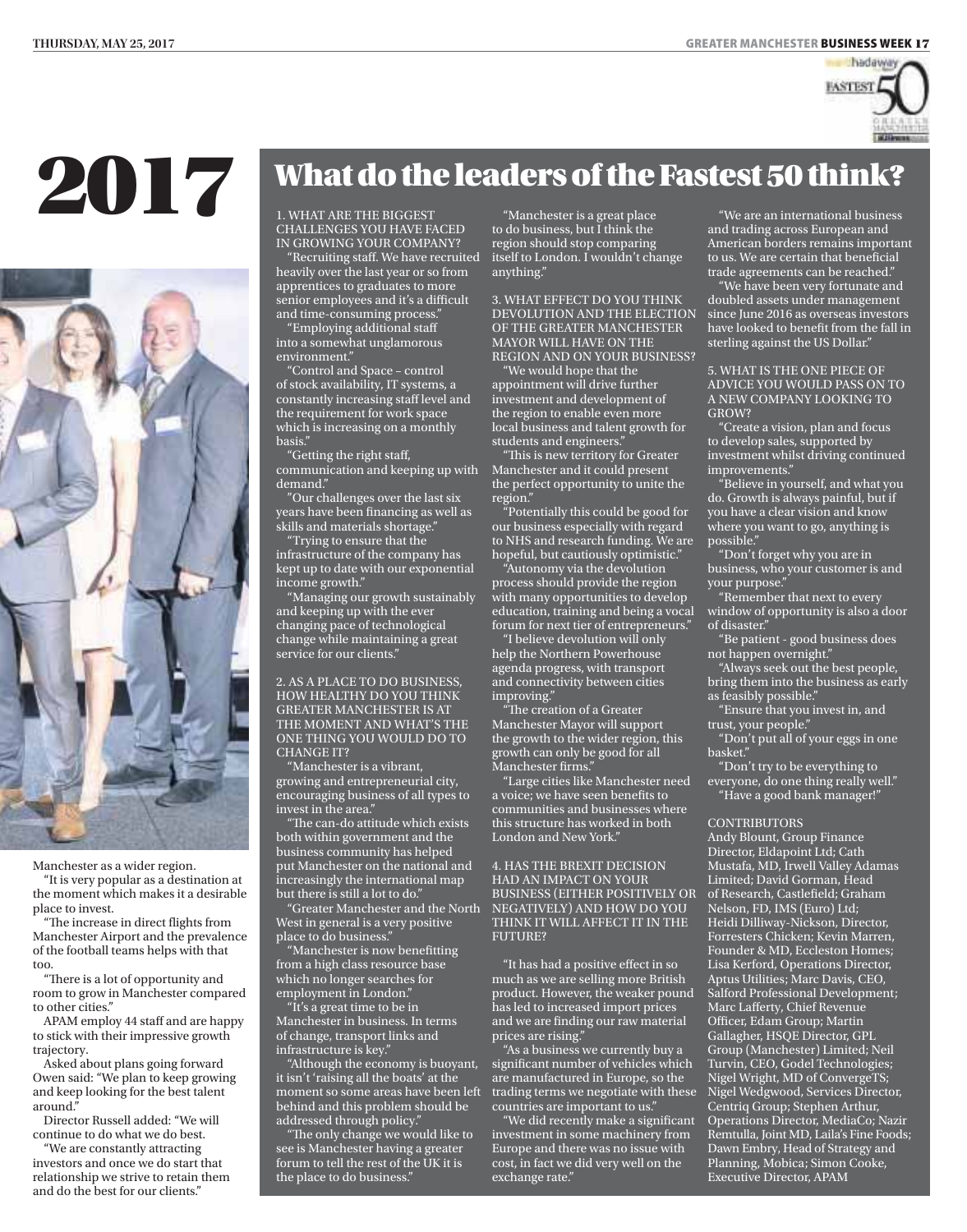# **Paul Johnson**, executive partner at Ward Hadaway Manchester, analyses this top 50

# **Paul Johnson, executive partner at Ward Hadaway Manchester, analyses this top 50**<br>
Y its very nature, the<br>
Ward Hadaway<br>
Ward Hadaway<br>
Ward Hadaway<br>
of the current buoyant state of the<br>
property market in the region.<br>
The

Ward Hadaway Greater Manchester Fastest 50 is a celebration of growth in business. But as well as celebrating

individual companies' achievements, it also highlights how the region as a whole is faring.

On the evidence of this year's awards, the answer on this score would appear to be 'very well indeed'.

Of all the statistics which have been generated by the independent researchers producing this year's Fastest 50 – and you can find plenty to pore over in these pages – arguably the most impressive is the total combined turnover of the 50 companies in the 2017 list.

Last year, our 50 fastest growing privately owned companies had a combined total annual turnover of £1.2bn – in itself an impressive achievement. However, the class of 2017 has left that figure way behind with a combined total annual turnover of £1.97bn – over £700m more than last year.

What is more, when you compare how the 50's combined annual turnover has grown across the three years analysed to produce the 2017 list, we can see a total increase in annual turnover of those 50 companies of £937.4m.

In layman's terms, this year's Fastest 50 have grown their businesses by almost one billion pounds in just three years whilst all remaining profitable.

In a world where we are used to the fast pace of change, this is hugely impressive stuff and augurs well for the future as we look to take on the challenges of Brexit and the potential opportunities afforded to the region by devolution.

There is no question that this is a major collective achievement, but drilling down a little further into the detail, how has this been brought about on an individual basis?

One feature which immediately



stands out from an examination of this year's list of Fastest 50 companies is the variety of sectors represented.

In the final 50, we have everything from ethical investment companies to IT experts, construction specialists to online retailers, housebuilders to car dealerships – all of whom are thriving in Greater Manchester and the surrounding area.

Such a broad base of companies is testament to the attraction of this place as a location to establish and grow a business, to invest in and to live in.

This brings us rather naturally to the overall fastest growing company of 2017 – housebuilder Eccleston Homes.

Based in Warrington, the business was started up by Kevin Marren, who branched out on his own after working as chief executive for another housebuilding company.

Kevin has stated that Eccleston Homes' aim is to 'produce homes of the best design and quality of component and construction' and the company specialises in building smaller scale developments in the traditional 'Arts & Crafts' style at locations across the North West.

It's clearly a formula which is working, if the company's average annualised turnover growth of 137.8% is anything to go by, and an illustration of the current buoyant state of the property market in the region.

As this publication reported last month, house prices in Manchester are going up faster than anywhere else in the country as home buyers attracted by the city's vibrant economy, sporting and cultural attractions snap up properties.

Prices rose by 8.8% over the past year at a time when cities in the south of the country such as London and Cambridge are seeing growth slowing down.

There is little doubt that the performance of companies such as those in the Fastest 50 is contributing to this effect as they create jobs and attract investment to the region.

All of this is, of course, good news for companies like Eccleston Homes and for other property-focused businesses in this year's Fastest 50 such as CPUK, Gladman Developments, Sustainable Group and J Mills Contractors.

Property also forms the bedrock of the success for another of this year's Fastest 50 winners, APAM, which won the award for the fastest growing small business of 2017.

With offices in Manchester and London, APAM is a specialist UK real estate asset and investment manager.

To date, it has invested over £730m into UK investment opportunities on behalf of its joint venture partners and has over £2bn worth of assets under management and/or sold.

Commercial property investment is a competitive and challenging field to work in so the team behind APAM have done exceptionally well to achieve their award.

Their success is also a good illustration of the general health of the economy in recent years with commercial property frequently looked at as a bellwether for the wider business world.

Similarly, the presence of a number of companies in the recruitment and related sectors in the final 50 this year – including CareerMakers

Recruitment, Neuven Solutions, Oliver James Associates, Venturi Group and Workforce People Solutions – is evidence of an active economy with rising demand for skilled or niche workers.

The winner of the fastest growing large business award demonstrates that the region has not lost its ability as a manufacturing centre.

Eldapoint Ltd specialises in making a wide range of portable and temporary structures, including blast-resistant containers, changing rooms, toilets, sleeper units and modular buildings.

The company also has shipping container depot facilities in most major UK ports, providing an important service for international trade.

As the focus after Brexit looks to trade, with the UK concluding new deals with countries outside the EU, Eldapoint may well find this side of its business increasing.

Another notable strength of the regional economy which the Fastest 50 has flagged up is in the technology and software sectors.

Much has been made in the press about Greater Manchester being a centre for hi-tech development, but the evidence is most definitely there to back this up.

What is perhaps surprising is the range of different sub-sectors and specialist areas within the technology sphere which are represented in this year's list.

For example, we have a company specialising in cloud services for the UK legal sector (Converge TS), an online health and beauty retailer (The Hut Group), a software services company (Mobica), a software developer (Godel Technologies) and a telematics business (Trak (Global Solutions) Limited).

It is reassuring to see such variety in a sector where things traditionally move quickly.

Very appropriate for these awards, I think you will agree.

● **Contact Paul on 0161 837 3903 or at paul.johnson@wardhadaway.com**

we have a way of helping your business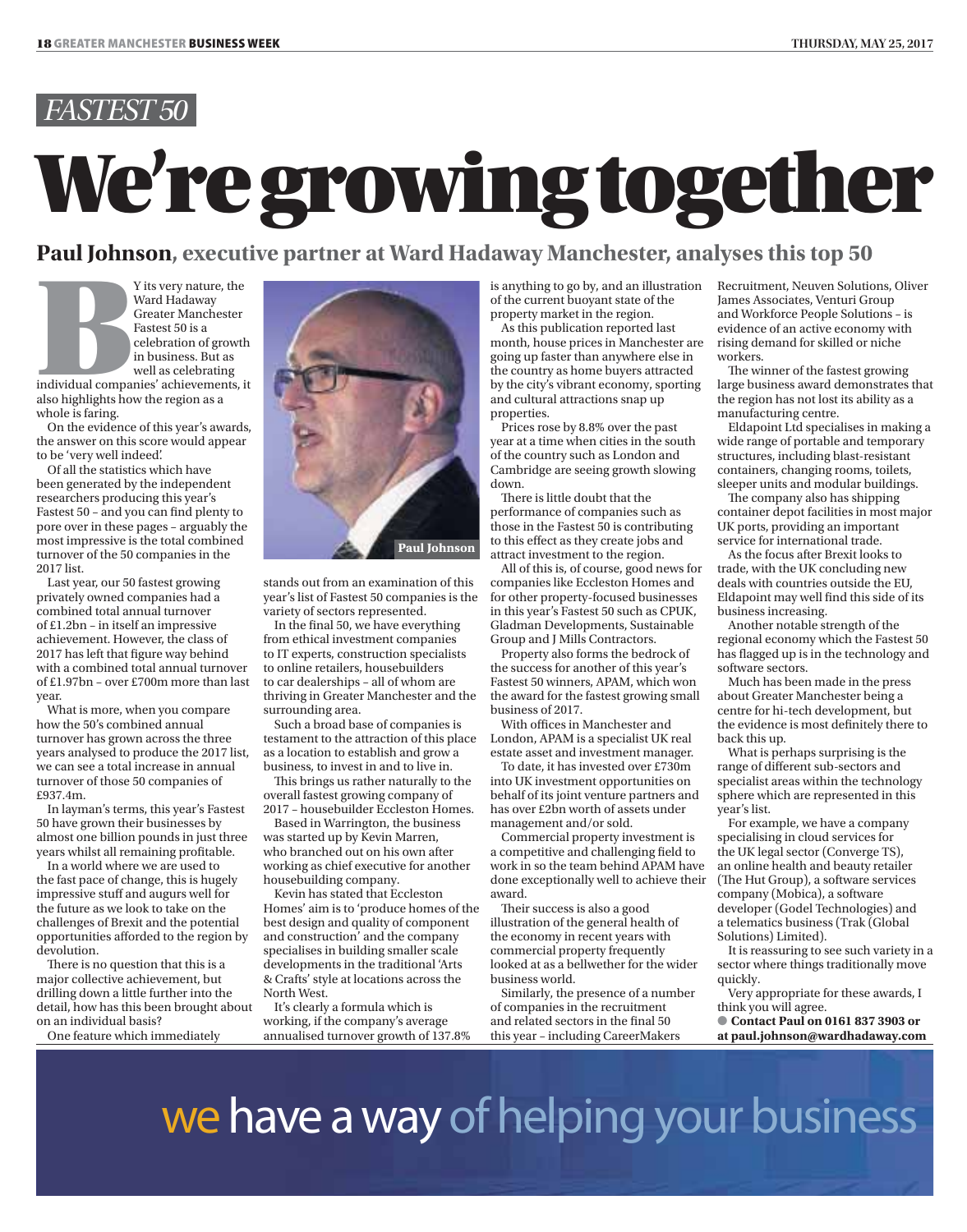

### The Fastest 50 2017

|                         | <b>Rank Company Name</b>                       | Date of last analysed accounts | Turnover (£000s) | Average turnover growth |
|-------------------------|------------------------------------------------|--------------------------------|------------------|-------------------------|
| $\bf{l}$                | <b>Eccleston Homes (1)</b>                     | 31/10/2015                     | 7,101            | 137.8%                  |
| $\overline{2}$          | Eldapoint Ltd (2)                              | 30/4/2016                      | 17,792           | 96.7%                   |
| 3                       | The New World Trading Co (L)                   | 31/3/2016                      | 30,186           | 76.4%                   |
| $\overline{\mathbf{4}}$ | Trak (Global Solutions) Limited (M)            | 30/6/2015                      | 7,591            | 74.3%                   |
| $\overline{\mathbf{5}}$ | Edina UK(L)                                    | 31/12/2015                     | 69,709           | 68.5%                   |
| $6\phantom{1}6$         | <b>Gladman Developments Limited (L)</b>        | 31/3/2016                      | 43,612           | 68.3%                   |
| $\overline{7}$          | Lundy Projects (L)                             | 30/9/2015                      | 25,618           | 66.4%                   |
| 8                       | LPW Technology Limited (M)                     | 31/8/2015                      | 6,838            | 65.1%                   |
| 9 <sup>°</sup>          | " $APAM(3)$                                    | 30/6/2015                      | 3,034            | 64.4%                   |
| 10                      | <b>Aptus Utilities (L)</b>                     | 31/3/2016                      | 19,848           | 56.3%                   |
| 11                      | CPUK(L)                                        | 31/3/2016                      | 59,214           | 55.5%                   |
| 12                      | <b>Schmitz Cargobull UK (L)</b>                | 31/3/2016                      | 78,770           | 54.9%                   |
| 13                      | Venturi Group (M)                              | 31/3/2016                      | 11,897           | 53.9%                   |
| 14                      | <b>Neuven Solutions (L)</b>                    | 31/7/2016                      | 86,354           | 53.0%                   |
| 15                      | Avecto $(M)$                                   | 30/6/2015                      | 14,675           | 48.0%                   |
| 16                      | ConvergeTS (S)                                 | 31/12/2015                     | 2,424            | 45.9%                   |
| 17                      | GPL Group (Manchester) Limited (L) 31/3/2016   |                                | 33,445           | 43.8%                   |
| 18                      | <b>Workforce People Solutions (M)</b>          | 31/3/2016                      | 10,529           | 43.1%                   |
| 19                      | <b>Godel Technologies (M)</b>                  | 31/12/2015                     | 5,587            | 42.4%                   |
| 20                      | PHMG(L)                                        | 31/12/2015                     | 21,713           | 39.6%                   |
| 21                      | CareerMakers Recruitment (M)                   | 31/7/2015                      | 6,323            | 38.9%                   |
| 22                      | <b>Energy Gain UK (S)</b>                      | 31/8/2015                      | 3,386            | 38.6%                   |
| 23                      | IMS (Euro) Ltd (S)                             | 31/7/2015                      | 4,670            | 37.6%                   |
| 24                      | <b>Irwell Valley Adamas Limited (M)</b>        | 31/3/2016                      | 7,176            | 36.14%                  |
| 25                      | Stackright Ltd (L)                             | 31/1/2016                      | 15,493           | 36.05%                  |
| 26                      | <b>Raised Floor Solutions (M)</b>              | 31/12/2015                     | 10,889           | 34.8%                   |
| 27                      | The Hut Group (L)                              | 31/12/2015                     | 333,543          | 34.5%                   |
| 28                      | <b>LSE Retail Group Limited (L)</b>            | 31/12/2016                     | 18,483           | 34.27%                  |
| 29                      | Mobica (L)                                     | 31/12/2015                     | 38,532           | 34.25%                  |
| 30                      | MediaCo (M)                                    | 31/12/2015                     | 14,741           | 34.2%                   |
| 31                      | <b>Car Benefit Solutions (L)</b>               | 31/12/2015                     | 18,228           | 34.0%                   |
| 32                      | Footasylum (L)                                 | 28/2/2016                      | 110,440          | 33.2%                   |
| 33                      | <b>Haydock Finance (M)</b>                     | 31/12/2015                     | 11,199           | 33.1%                   |
| 34                      | <b>HFL Building Solutions (M)</b>              | 31/12/2015                     | 10,066           | 32.8%                   |
| 35                      | <b>Oliver James Associates (L)</b>             | 31/12/2015                     | 67,018           | 32.7%                   |
| 36                      | Kingdom (L)                                    | 31/3/2016                      | 85,954           | 32.5%                   |
| 37                      | Castlefield (S)                                | 31/8/2016                      | 3,740            | 32.2%                   |
| 38                      | <b>Exchequer Solutions (L)</b>                 | 31/12/2015                     | 121,884          | 31.2%                   |
| 39                      | Edam Group $(L)$                               | 31/3/2016                      | 46,831           | 31.1%                   |
| 40                      | Premier Automotive Ltd (L)                     | 31/5/2016                      | 38,149           | 30.8%                   |
| 41                      | Laila's Fine Foods (L)                         | 27/6/2015                      | 24,854           | 30.3%                   |
| 42                      | Centriq Group (L)                              | 31/12/2015                     | 16,655           | 29.9%                   |
| 43                      | Salford Professional Development (S) 31/7/2016 |                                | 3,695            | 29.6%                   |
| 44                      | <b>Forresters Chicken (L)</b>                  | 31/3/2016                      | 45,879           | 29.5%                   |
| 45                      | <b>J.Mills Contractors Ltd (L)</b>             | 30/6/2015                      | 15,779           | 29.1%                   |
| 46                      | <b>Heyrod Construction (L)</b>                 | 31/3/2016                      | 37,853           | 29.0%                   |
| 47                      | Together (L)                                   | 30/6/2016                      | 215,194          | 28.8%                   |
| 48                      | Sambro International (L)                       | 31/12/2015                     | 57,893           | 28.6%                   |
| 49                      | Sustainable Group (L)                          | 31/10/2015                     | 15,468           | 28.1%                   |
| 50                      | Mark Thompson Transport (L)                    | 31/3/2016                      | 17,779           | 28.0%                   |
|                         |                                                |                                |                  |                         |

(1) Winner fastest overall growing business and fastest growing<br>medium business<br>(2) Winner fastest growing large business<br>(3) Winner fastest growing small business<br>(8) Small business - turnover between £1m - £5m<br>(M) Medium

based on turnover growth. Information has been compiled by<br>independent researchers using data which is publicly available at<br>Companies House of UK listed companies.<br>The average turnover growth has been assessed on a percen

have made profits in each of the past three years' accounts.<br>Companies returning to the list must have filed new accounts<br>since last years awards. Private limited companies which are<br>subsidiaries of listed companies do not

strengthen and grow wardhadaway #Fastest50GM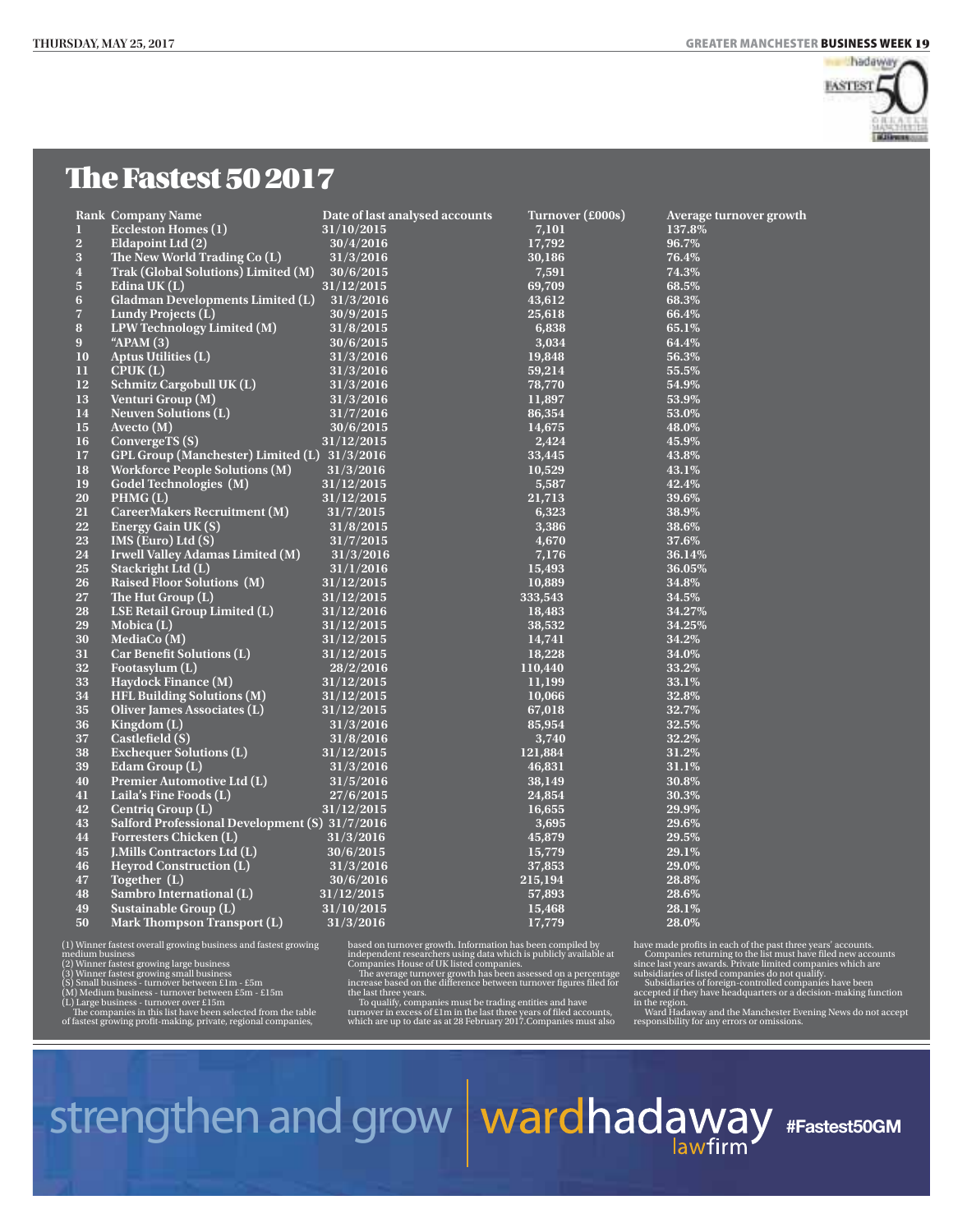# Your big legal issues...

Lawyers at Greater Manchester Fastest 50 organiser Ward Hadaway **Get ready**<br>give their views on some of the top issues facing businesses today **Get ready** 

## for M&A Getting access to investment

● **Melanie Yeomans, Corporate Partner at Ward Hadaway Manchester**

The availability of finance is undoubtedly one of the major challenges faced by young and growing businesses. Access to the right kind of finance is crucial for success in our regional SME markets.

One form of finance that we are increasingly seeing is the use of angel investment.

Angel investors are, typically, high net worth individuals who use their personal funds to invest in growing businesses. They can be invaluable for early stage companies who perhaps do not have the 'story' or track record to present to the more traditional venture capital market.

In addition, angel investors are often individuals who have grown and exited businesses and so can bring with them invaluable strategic advice and contacts as well as cash.

It is important for businesses considering angel investment that they choose their angels well. Try to choose people who are sectorspecific. They will be familiar with the risks in your particular field and presenting to them

will be more straightforward.

We are also increasingly seeing angel investment being employed alongside more traditional venture capital investment on a matched funding

basis. This gives the institutional investor the comfort of seeing the availability of

finance in addition to their own and can greatly enhance the potential for attracting the larger institutional funds.

Attendance at the UK Business Angels Association conference, held in Manchester for the first time

earlier this year, was evidence of the growing interest in this particular form of financing and provided a fabulous forum for companies to

meet potential investors.

On a more general point, and happily for our region's growing SME market, you do not have to look to London for financial opportunities.

For the North West market, we are now starting to see investments coming through from the new Northern Powerhouse Investment Fund and in recent years the North West Fund has helped many young companies in the

region on their way to success. ● **Contact Melanie on 0161 837 3896 or at: melanie.yeomans@ wardhadaway.com**

● **Sean Fitzgerald, Corporate Partner at Ward Hadaway Manchester** Many of the businesses in this year's Ward Hadaway Greater Manchester Fastest 50 have achieved their growth organically.

Acquiring another business in your sector or a related field can help accelerate this process by increasing market share, developing supply chain efficiencies, spreading fixed costs or diversifying as well as improving exit options for your business.

However, you need to make sure you are properly prepared before going down the M&A route.

Firstly, it is important that you are clear and honest about your objectives and you and your business' ability to take on an

acquisition. You also need to make sure that your own house is

in order. A well-run business will more capably withstand the demands of an acquisition process.

This brings us to another crucial point – how will you fund the transaction?

We see many companies that have been prudently managed in recent years that now have the cash reserves and confidence to go on the acquisition trail.

Others will need to seek external debt and/or equity finance, but for a well thought-out strategy and a well-managed company, options are available.

Finding the right target is key and choosing the right advisory team to support you will help enormously.

The increasing level of compliance requirements on companies, including on issues such as data protection, the Bribery Act and the Modern Slavery Act, makes it even more vital that your advisors conduct a thorough due diligence process.

● **Contact Sean on 0161 837 3899 or at sean.fitzgerald@wardhadaway. com**

## To buy or rent your property?

### ● **Andrew Dunn, Property Partner at Ward Hadaway Manchester**

Fast-growing businesses face the challenge of acquiring space from which to operate.

The nature of the business requirements and the local market will determine whether it is better to buy or to rent.

Securing and retaining the right property needs to be on the right terms for you, and potentially allow an exit route and/or flexibility for if the shape and size of your business changes.

Cash flow is often a major driver. Renting can usually help you spread costs. Buying will have an up-front capital cost, which may include funding costs, but it could work out as less expensive in the long term. Capital allowances, for example, offer tax relief on acquired assets for owners of buildings.

In a lease you may be able to negotiate incentives such as a rent-free period, and cap liabilities such as rent,



of time to give you certainty to budget. Generally, buying is for the longer term.

If you want to exit then you may not be able to influence whether the market will see you make a profit or a loss when selling

You may be able to negotiate a lease term to suit you, and include an option to terminate early or at intervals if needed, or an ability to take more space if business growth exceeds expectations. Leasing can enable you to control certain benefits and burdens for a specific period to suit you.

You may need to carry out alterations. In addition to consents such as planning permission, building regulation approval, and from neighbours, under a lease you are likely to also need authority from a

landlord and its insurers and mortgagees. ● **Contact Andrew on 0161 837 3834 or at: andrew. dunn@wardhadaway.com**